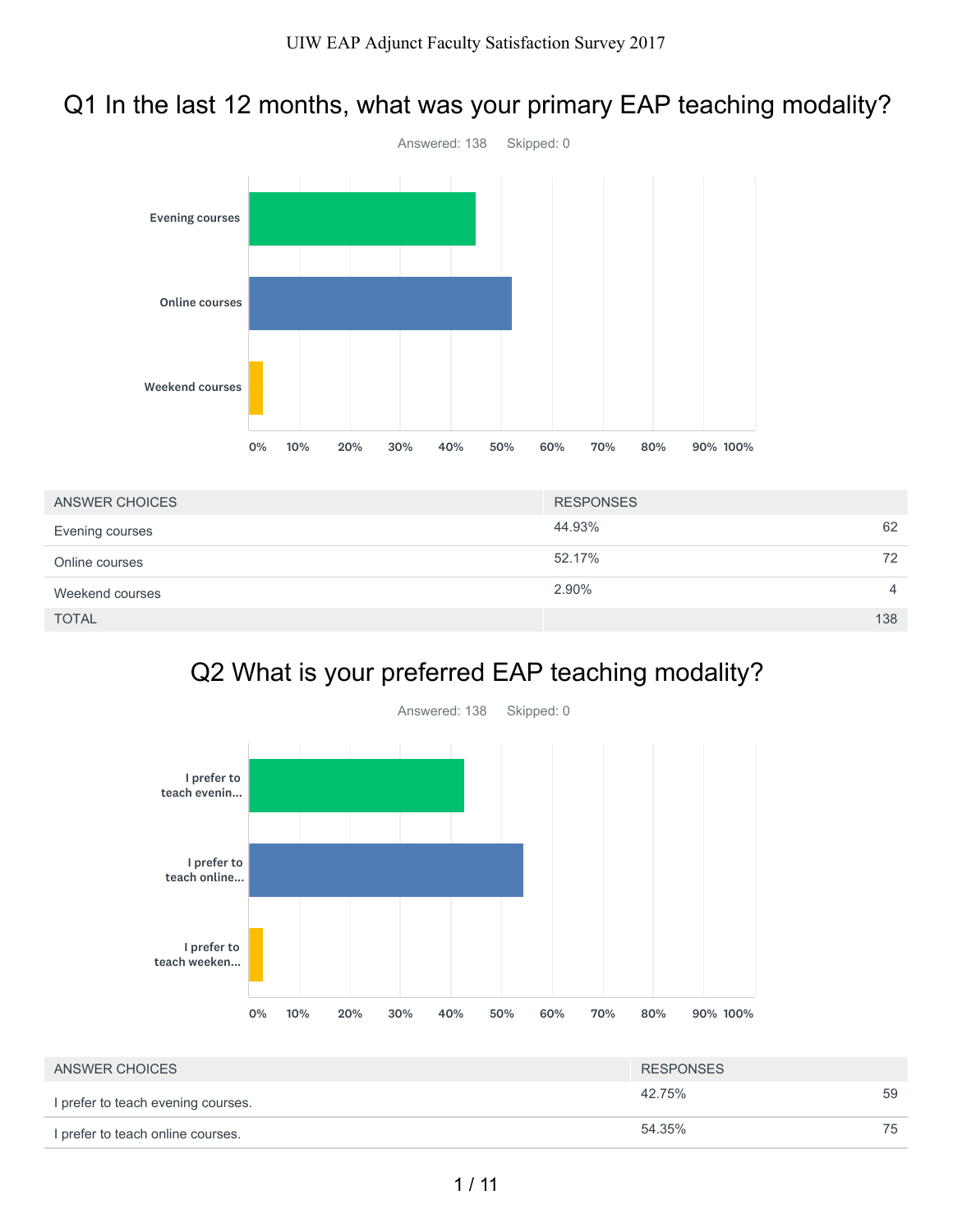| I prefer to teach weekend courses. | 2.90% |     |
|------------------------------------|-------|-----|
| <b>TOTAL</b>                       |       | 138 |

# Q3 In the last 12 months, what was your primary EAP teaching location?



| ANSWER CHOICES            | <b>RESPONSES</b> |                |
|---------------------------|------------------|----------------|
| Alamo Heights Center/IWHS | 14.49%           | 20             |
| Alamo University Center   | 0.72%            | $\mathbf{1}$   |
| Corpus Christi            | 3.62%            | 5              |
| Killeen/Ft. Hood Center   | $0.00\%$         | $\overline{0}$ |
| Fort Sam Houston          | 1.45%            | 2              |
| <b>Northwest Center</b>   | 22.46%           | 31             |
| Northeast Center          | 4.35%            | 6              |
| Online                    | 50.72%           | 70             |
| Saidoff Center            | 2.17%            | 3              |
| <b>TOTAL</b>              |                  | 138            |

# Q4 In the last 12 months, what is the primary level of EAP instruction you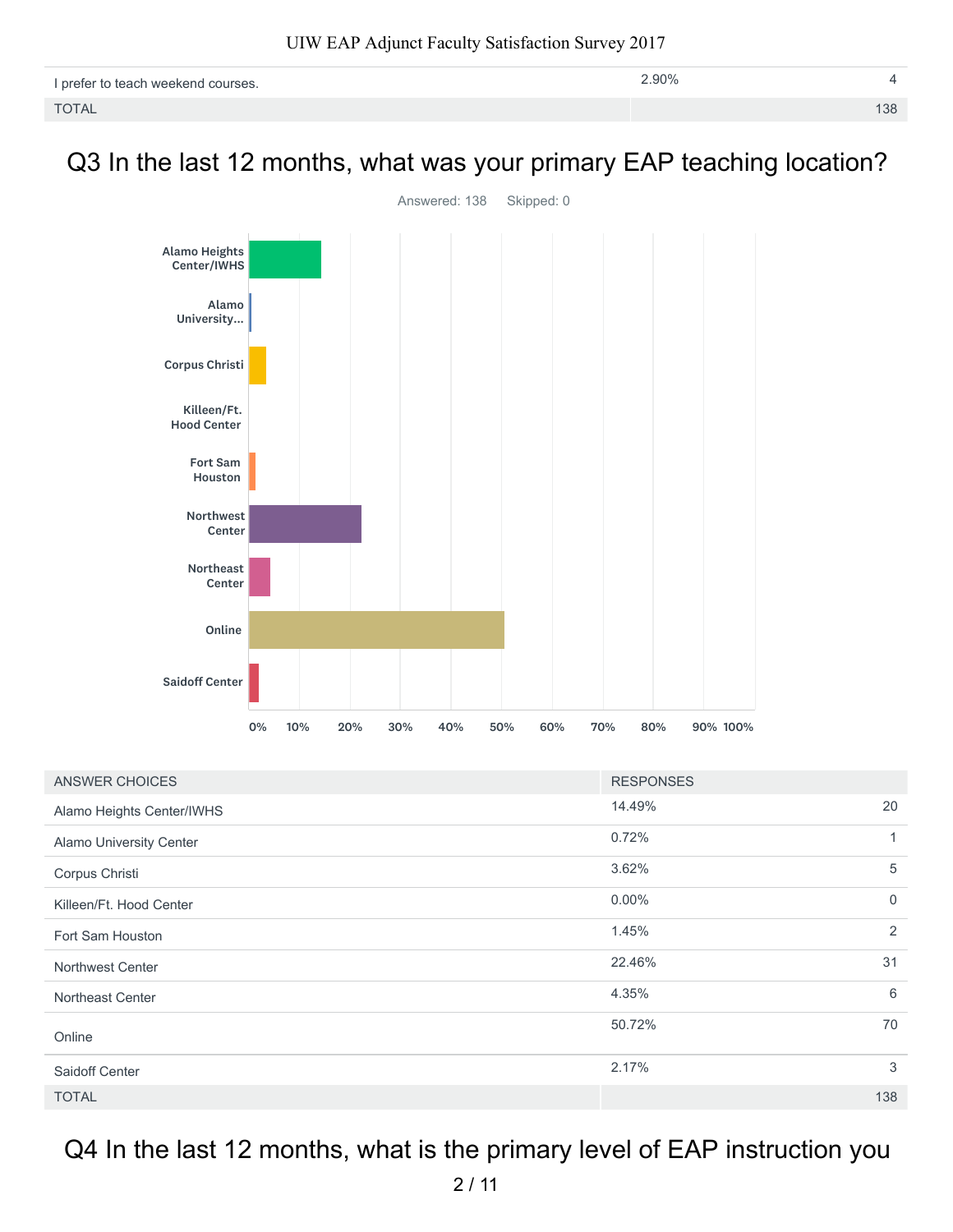have provided?

# Answered: 138 Skipped: 0 Associates Bachelors Masters Doctoral 0% 10% 20% 30% 40% 50% 60% 70% 80% 90% 100%

| ANSWER CHOICES   | <b>RESPONSES</b> |     |
|------------------|------------------|-----|
| Associates       | 2.17%            | 3   |
| <b>Bachelors</b> | 71.74%           | 99  |
| <b>Masters</b>   | 24.64%           | 34  |
| Doctoral         | 1.45%            | 2   |
| <b>TOTAL</b>     |                  | 138 |

# Q5 What is your primary teaching discipline?

Answered: 138 Skipped: 0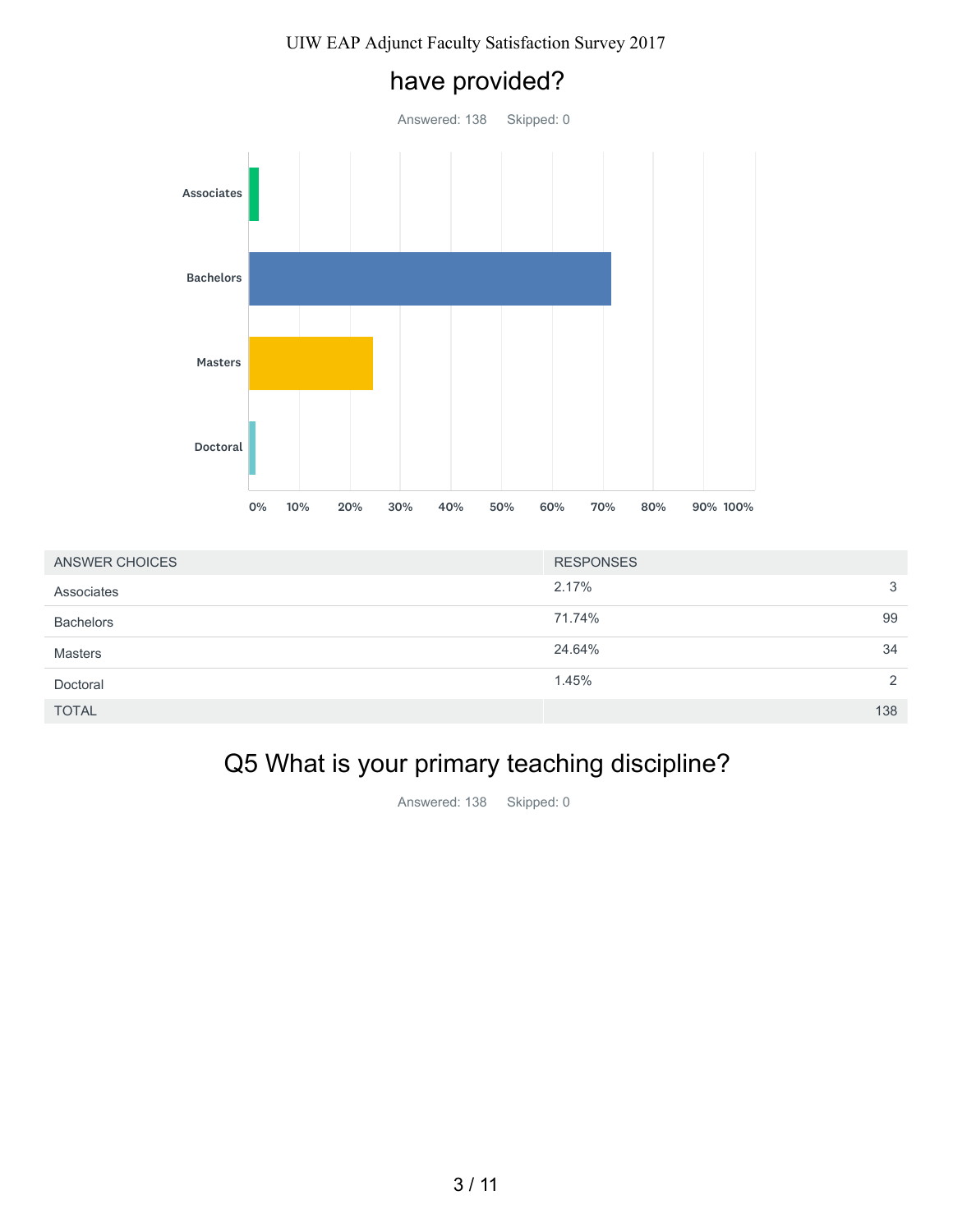

| ANSWER CHOICES                                                                                    | <b>RESPONSES</b> |                |
|---------------------------------------------------------------------------------------------------|------------------|----------------|
| <b>Business</b>                                                                                   | 54.35%           | 75             |
| <b>Criminal Justice</b>                                                                           | 2.17%            | 3              |
| Education                                                                                         | 5.07%            | $\overline{7}$ |
| General Studies (English, History, Humanities, Mathematics, Philosophy, Religion, & Soc. Science) | 20.29%           | 28             |
| Health Science (OTA, RT, Nursing & Nutrition)                                                     | 2.90%            | $\overline{4}$ |
| Psychology                                                                                        | 3.62%            | 5              |
| Other                                                                                             | 11.59%           | 16             |
| <b>TOTAL</b>                                                                                      |                  | 138            |
|                                                                                                   |                  |                |

# Q6 How many years of teaching experience do you have with EAP?

Answered: 138 Skipped: 0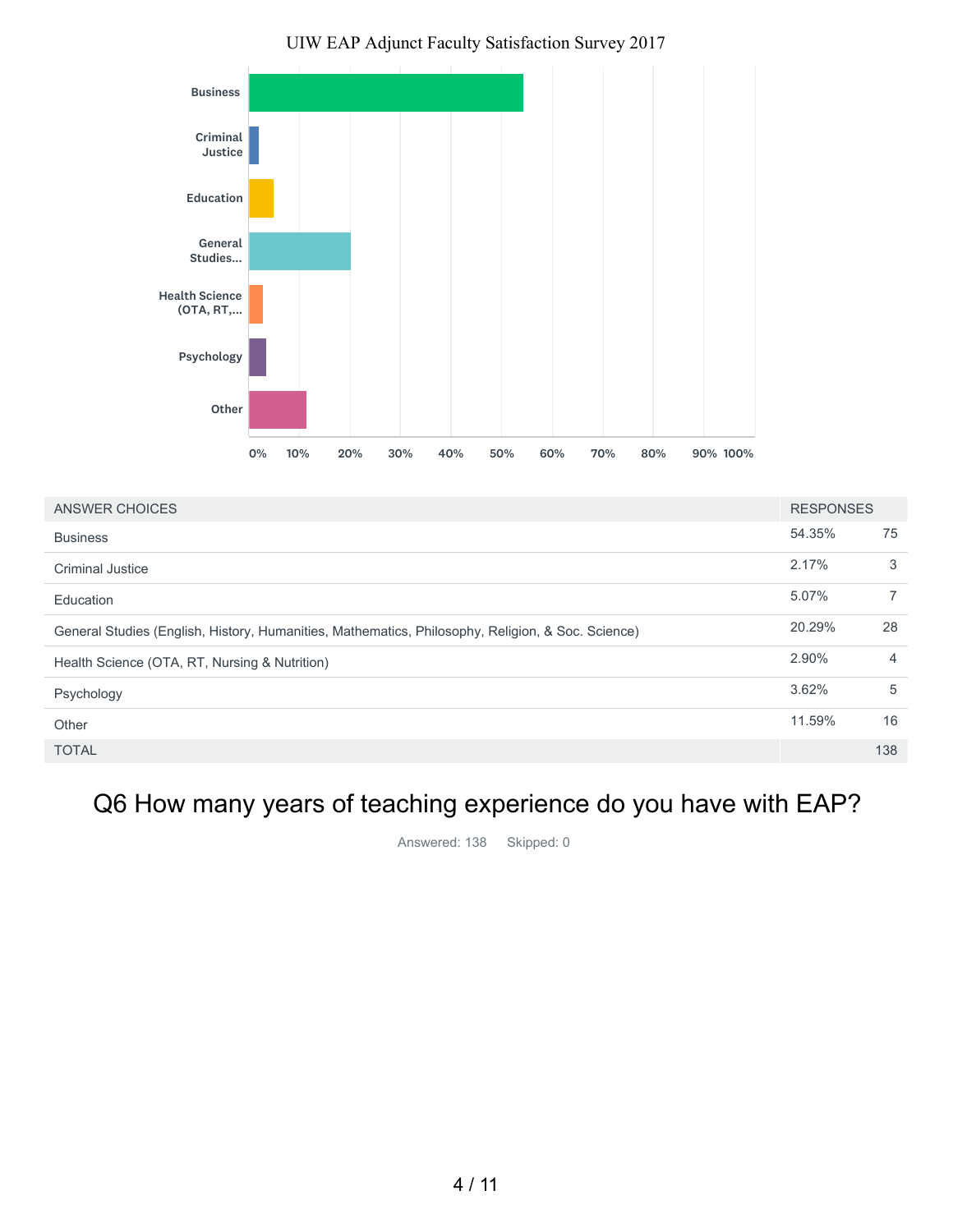

| ANSWER CHOICES | <b>RESPONSES</b> |     |
|----------------|------------------|-----|
| 0-5 Years      | 29.71%           | 41  |
| 6-10 Years     | 30.43%           | 42  |
| 11-15 Years    | 24.64%           | 34  |
| 16-20 Years    | 15.22%           | 21  |
| <b>TOTAL</b>   |                  | 138 |

# Q7 How many years of teaching experience do you have overall?

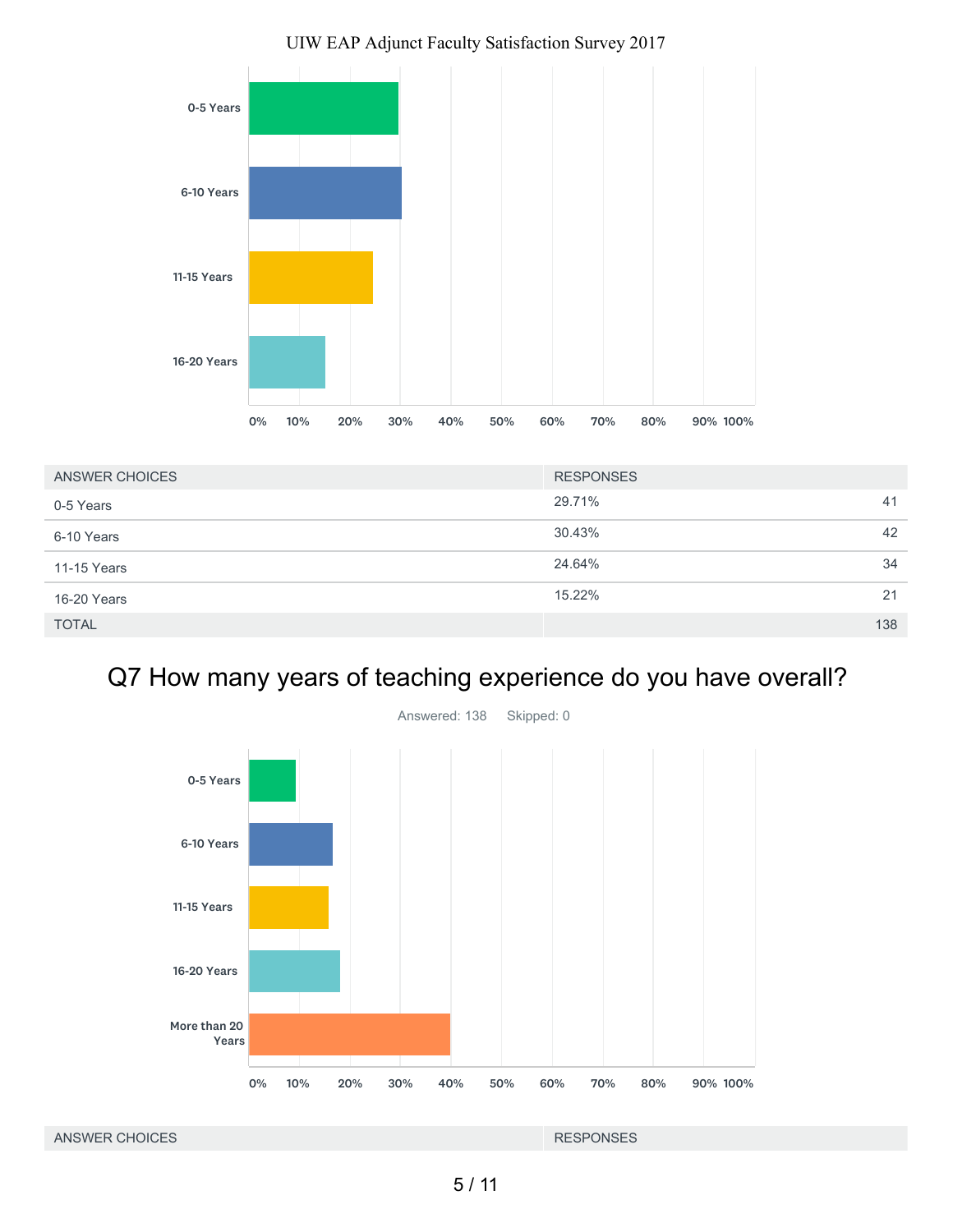| 0-5 Years          | 9.42%  | 13  |
|--------------------|--------|-----|
| 6-10 Years         | 16.67% | 23  |
| 11-15 Years        | 15.94% | 22  |
| 16-20 Years        | 18.12% | 25  |
| More than 20 Years | 39.86% | 55  |
| <b>TOTAL</b>       |        | 138 |

# Q8 To what extent do you agree with the following statements?



|                                                                                                                   | <b>STRONGLY</b><br><b>DISAGREE</b> | <b>SOMEWHAT</b><br><b>DISAGREE</b> | <b>NEUTRAL</b> | <b>SOMEWHAT</b><br><b>AGREE</b> | <b>STRONGLY</b><br><b>AGREE</b> | N/A                      | TOTAL | <b>WEIGHTED</b><br><b>AVERAGE</b> |
|-------------------------------------------------------------------------------------------------------------------|------------------------------------|------------------------------------|----------------|---------------------------------|---------------------------------|--------------------------|-------|-----------------------------------|
| The EAP courses I<br>taught were current,<br>clear in content, and<br>adequately covered<br>desired outcomes.     | 1.46%<br>2                         | 2.19%<br>3                         | 1.46%<br>2     | 13.14%<br>18                    | 81.75%<br>112                   | $0.00\%$<br>$\mathbf{0}$ | 137   | 4.72                              |
| The required textbooks<br>and/or supplements<br>were appropriate for the<br>goals of the EAP<br>courses I taught. | 1.46%<br>2                         | 5.84%<br>8                         | 2.92%<br>4     | 25.55%<br>35                    | 64.23%<br>88                    | $0.00\%$<br>0            | 137   | 4.45                              |
| The size of the classes I<br>taught were conducive<br>to learning.                                                | 2.94%<br>4                         | 2.21%<br>3                         | 1.47%<br>2     | 17.65%<br>24                    | 75.74%<br>103                   | $0.00\%$<br>0            | 136   | 4.61                              |
| When teaching at EAP<br>Learning Centers, I felt<br>safe both in and around<br>the facility.                      | 0.73%                              | 2.19%<br>3                         | 2.19%<br>3     | 5.84%<br>8                      | 51.09%<br>70                    | 37.96%<br>52             | 137   | 4.68                              |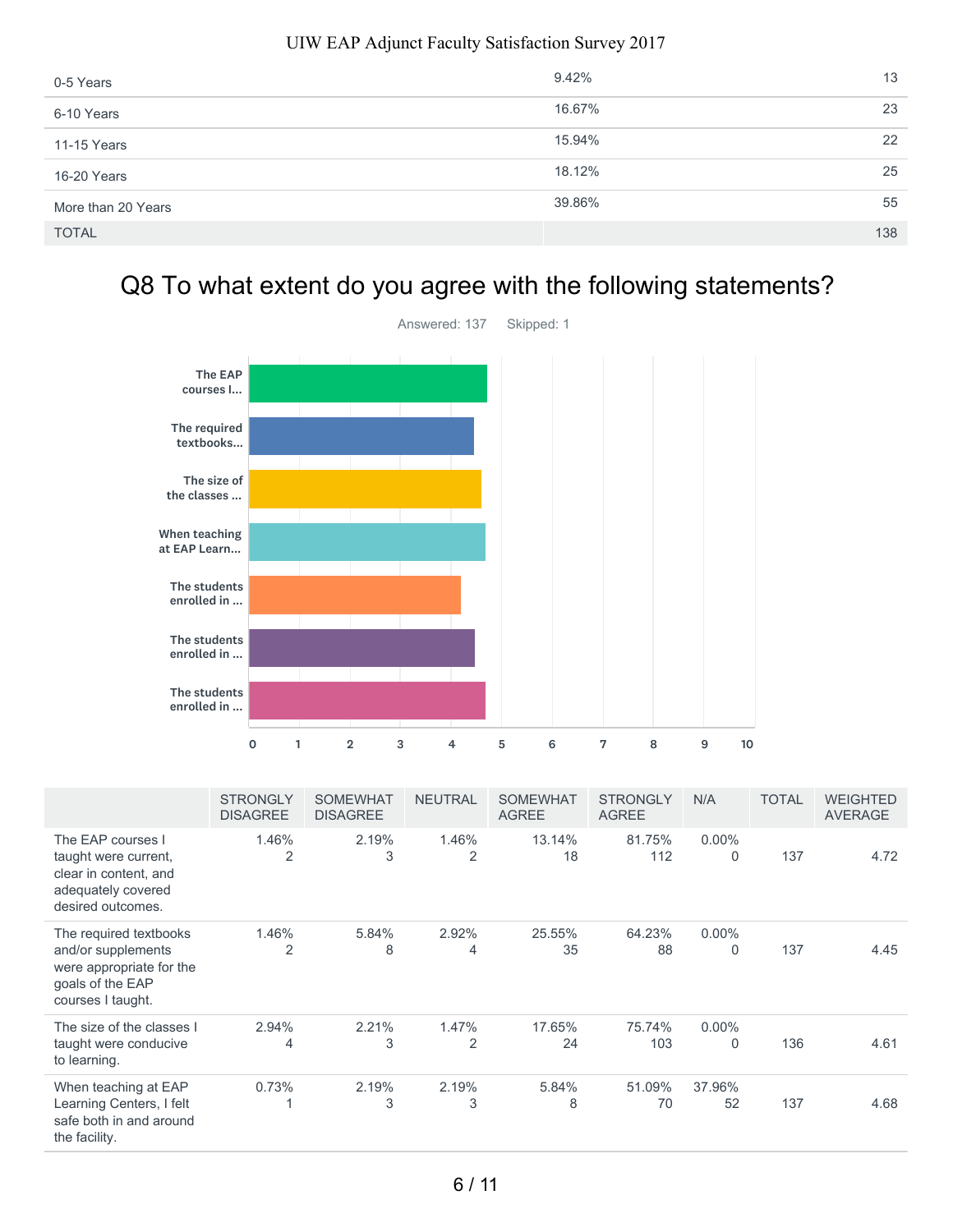| The students enrolled in<br>my courses had the<br>necessary background<br>for achieving the course<br>objectives. | 2.19%<br>3 | 5.11%      | 7.30%<br>10 | 40.88%<br>56 | 44.53%<br>61  | $0.00\%$<br>0 | 137 | 4.20 |
|-------------------------------------------------------------------------------------------------------------------|------------|------------|-------------|--------------|---------------|---------------|-----|------|
| The students enrolled in<br>my courses seemed<br>enthusiastic about the<br>course content.                        | 0.74%      | 3.68%<br>5 | 2.94%<br>4  | 32.35%<br>44 | 60.29%<br>82  | $0.00\%$<br>0 | 136 | 4.48 |
| The students enrolled in<br>my courses participated<br>actively in class<br>discussions/activities.               | 0.73%      | 1.46%<br>2 | 1.46%<br>2  | 21.17%<br>29 | 75.18%<br>103 | $0.00\%$<br>0 | 137 | 4.69 |

# Q9 In the EAP courses I have taught in the last 12 months, I regularly used the following areas of the Blackboard course shell. Please mark all that apply.



| ANSWER CHOICES | <b>RESPONSES</b> |     |
|----------------|------------------|-----|
| Announcements  | 73.53%           | 100 |
| Assignments    | 75.00%           | 102 |
| Class Notes    | 63.24%           | 86  |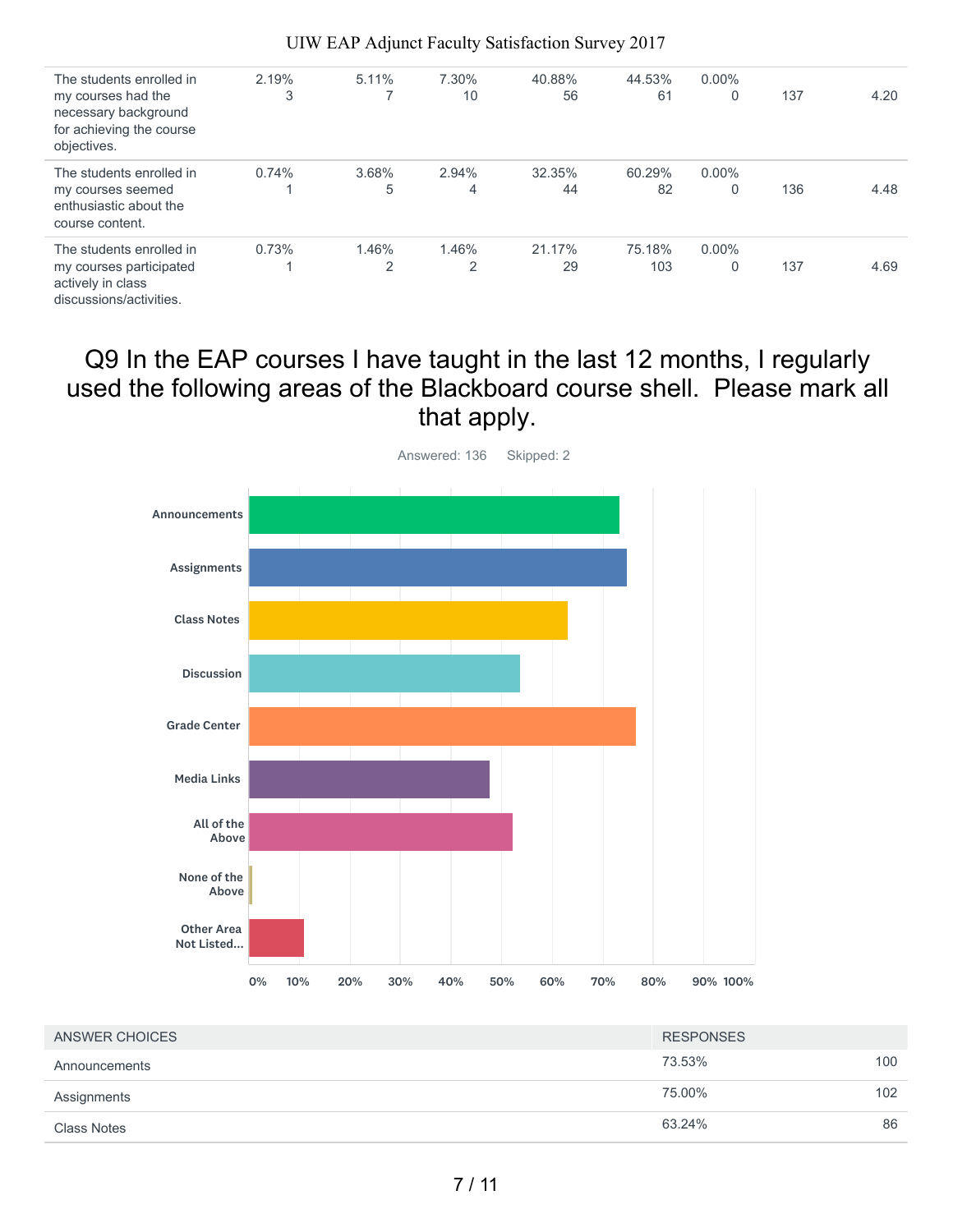| <b>Discussion</b>                      | 53.68% | 73  |
|----------------------------------------|--------|-----|
| <b>Grade Center</b>                    | 76.47% | 104 |
| Media Links                            | 47.79% | 65  |
| All of the Above                       | 52.21% | 71  |
| None of the Above                      | 0.74%  |     |
| Other Area Not Listed (please specify) | 11.03% | 15  |
| Total Respondents: 136                 |        |     |

# Q10 To what extent do you agree with the following statements?



|                                                                                                                                                                | <b>STRONGLY</b><br><b>DISAGREE</b> | <b>SOMEWHAT</b><br><b>DISAGREE</b> | <b>NEUTRAL</b> | <b>SOMEWHAT</b><br><b>AGREE</b> | <b>STRONGLY</b><br><b>AGREE</b> | N/A                     | TOTAL | <b>WEIGHTED</b><br><b>AVERAGE</b> |
|----------------------------------------------------------------------------------------------------------------------------------------------------------------|------------------------------------|------------------------------------|----------------|---------------------------------|---------------------------------|-------------------------|-------|-----------------------------------|
| The Blackboard course<br>shell allows for quality<br>instruction.                                                                                              | 0.75%                              | 2.26%<br>3                         | 5.26%          | 26.32%<br>35                    | 65.41%<br>87                    | $0.00\%$<br>$\mathbf 0$ | 133   | 4.53                              |
| I have used the<br><b>Blackboard training</b><br>videos and supplemental<br>information available in<br>the Instructor Resources<br>areas of the course shell. | 2.99%<br>4                         | 4.48%<br>6                         | 14.18%<br>19   | 29.10%<br>39                    | 42.54%<br>57                    | 6.72%<br>9              | 134   | 4.11                              |
| I would be interested in<br>pursuing more formal<br>training such as that<br>provided in the<br><b>Blackboard Master or</b><br>Guru courses.                   | 1.47%<br>2                         | 12.50%<br>17                       | 14.71%<br>20   | 27.94%<br>38                    | 40.44%<br>55                    | 2.94%<br>4              | 136   | 3.96                              |
| When I have questions<br>about Blackboard, I know<br>where to go for related<br>guidance.                                                                      | 2.21%<br>3                         | 6.62%<br>9                         | 4.41%<br>6     | 27.94%<br>38                    | 58.09%<br>79                    | 0.74%                   | 136   | 4.34                              |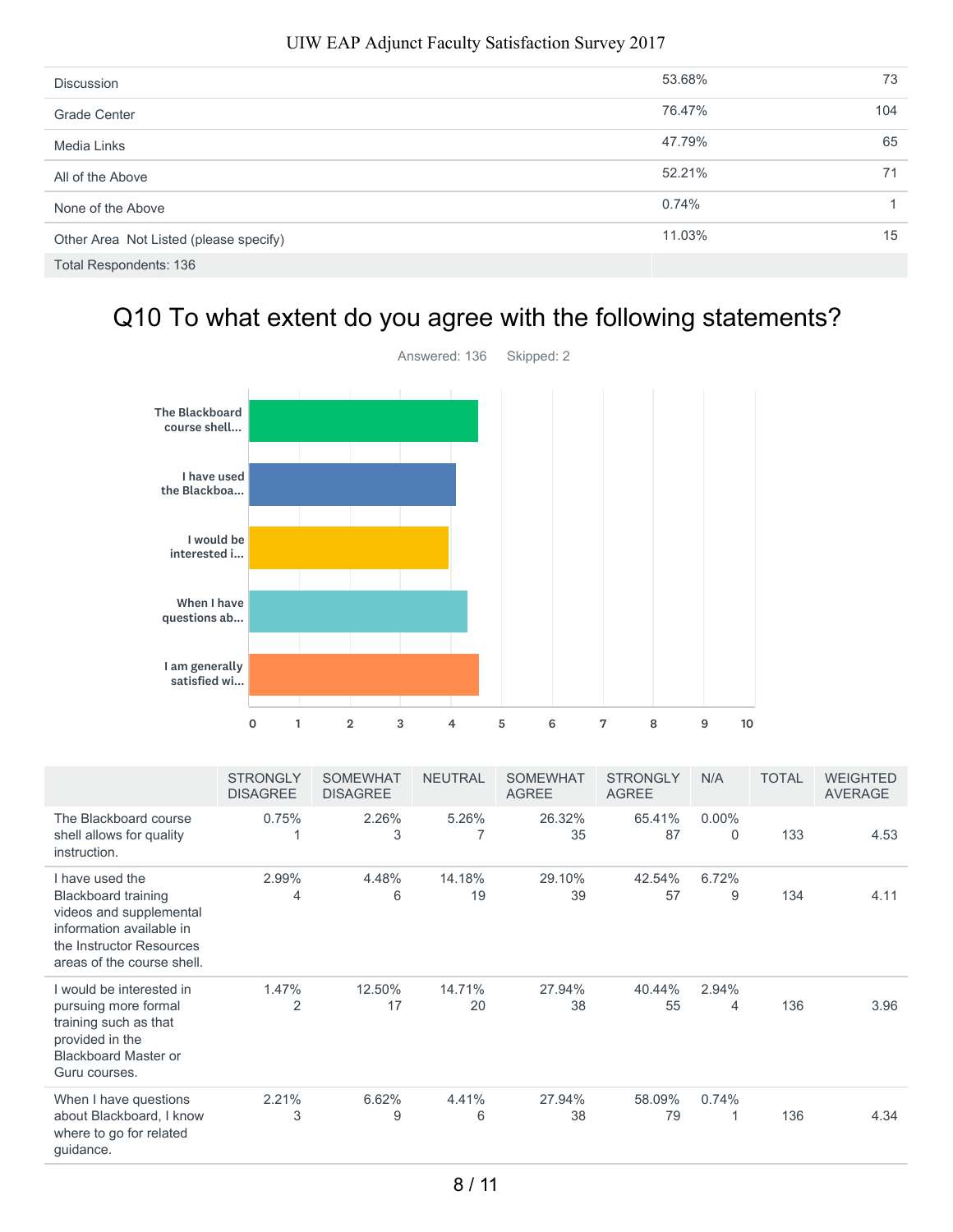|                                                                |                                    |              |                                    |            | UIW EAP Adjunct Faculty Satisfaction Survey 2017 |              |                 |                                 |              |               |    |              |                                   |
|----------------------------------------------------------------|------------------------------------|--------------|------------------------------------|------------|--------------------------------------------------|--------------|-----------------|---------------------------------|--------------|---------------|----|--------------|-----------------------------------|
| I am generally satisfied<br>with Blackboard.                   |                                    | 0.74%<br>1   |                                    | 1.48%<br>2 | 3.70%<br>5                                       |              | 28.15%<br>38    |                                 | 65.93%<br>89 | $0.00\%$<br>0 |    | 135          | 4.57                              |
| Q11 To what extent do you agree with the following statements? |                                    |              |                                    |            |                                                  |              |                 |                                 |              |               |    |              |                                   |
|                                                                |                                    |              |                                    |            | Answered: 136                                    |              | Skipped: 2      |                                 |              |               |    |              |                                   |
| I was provided<br>with adequat                                 |                                    |              |                                    |            |                                                  |              |                 |                                 |              |               |    |              |                                   |
| I received all<br>curricular                                   |                                    |              |                                    |            |                                                  |              |                 |                                 |              |               |    |              |                                   |
| <b>Requests to</b><br>administrati                             |                                    |              |                                    |            |                                                  |              |                 |                                 |              |               |    |              |                                   |
| well-informe                                                   | I was                              |              |                                    |            |                                                  |              |                 |                                 |              |               |    |              |                                   |
| well-informe                                                   | I was                              |              |                                    |            |                                                  |              |                 |                                 |              |               |    |              |                                   |
| I knew where<br>to go for                                      |                                    |              |                                    |            |                                                  |              |                 |                                 |              |               |    |              |                                   |
| I am generally<br>satisfied wi                                 |                                    |              |                                    |            |                                                  |              |                 |                                 |              |               |    |              |                                   |
|                                                                | 0                                  | $\mathbf{1}$ | $\overline{2}$                     | 3          | 4                                                | 5            | 6               | 7                               | 8            | 9             | 10 |              |                                   |
|                                                                | <b>STRONGLY</b><br><b>DISAGREE</b> |              | <b>SOMEWHAT</b><br><b>DISAGREE</b> |            | <b>NEUTRAL</b>                                   | <b>AGREE</b> | <b>SOMEWHAT</b> | <b>STRONGLY</b><br><b>AGREE</b> |              | N/A           |    | <b>TOTAL</b> | <b>WEIGHTED</b><br><b>AVERAGE</b> |

|                                                                                                                                                   | SIRONGLY<br><b>DISAGREE</b> | SUMEWHAI<br><b>DISAGREE</b> | NEUTRAL    | SUMEWHAI<br><b>AGREE</b> | SIRONGLY<br><b>AGREE</b> | N/A                      | TOTAL | WEIGHTED<br><b>AVERAGE</b> |
|---------------------------------------------------------------------------------------------------------------------------------------------------|-----------------------------|-----------------------------|------------|--------------------------|--------------------------|--------------------------|-------|----------------------------|
| I was provided with<br>adequate lead time to<br>teach each of my<br>assigned courses.                                                             | 1.47%<br>2                  | 2.21%<br>3                  | 1.47%<br>2 | 21.32%<br>29             | 73.53%<br>100            | $0.00\%$<br>$\Omega$     | 136   | 4.63                       |
| I received all curricular<br>materials (syllabi, class<br>lists, textbooks, etc) in<br>time to adequately<br>prepare for the courses I<br>taught. | 1.47%<br>$\overline{2}$     | 2.94%<br>4                  | 2.94%<br>4 | 15.44%<br>21             | 76.47%<br>104            | 0.74%                    | 136   | 4.64                       |
| Requests to<br>administrative personnel<br>were handled in a timely<br>and professional manner.                                                   | 2.21%<br>3                  | 2.21%<br>3                  | 5.15%<br>7 | 11.76%<br>16             | 75.74%<br>103            | 2.94%<br>4               | 136   | 4.61                       |
| I was well-informed of<br>administrative due dates<br>for grades, syllabi, etc                                                                    | 2.21%<br>3                  | 2.21%<br>3                  | 0.74%      | 10.29%<br>14             | 84.56%<br>115            | $0.00\%$<br>$\mathbf{0}$ | 136   | 4.73                       |
| I was well-informed of<br>policies such as those<br>pertaining to grades and<br>attendance.                                                       | 2.21%<br>3                  | 2.94%<br>4                  | 2.94%<br>4 | 9.56%<br>13              | 82.35%<br>112            | $0.00\%$<br>$\mathbf{0}$ | 136   | 4.67                       |
| I knew where to go for<br>assistance when it was<br>needed.                                                                                       | 2.21%<br>3                  | 2.94%<br>4                  | 5.15%<br>7 | 11.03%<br>15             | 78.68%<br>107            | $0.00\%$<br>$\Omega$     | 136   | 4.61                       |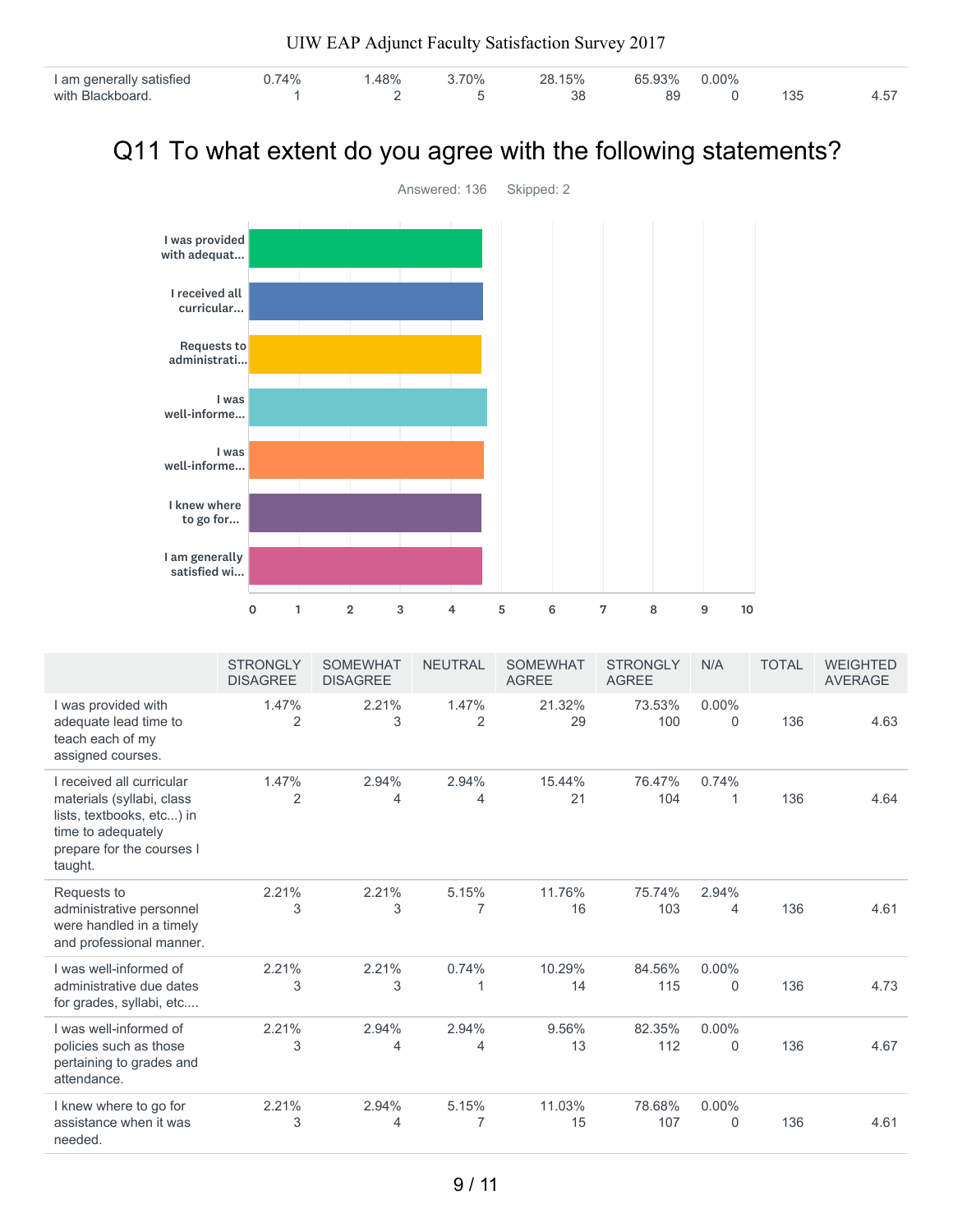| I am generally satisfied | $.47\%$ | 3.68% | 3.68% | 13.24% | 77.21% 0.74% |     |      |
|--------------------------|---------|-------|-------|--------|--------------|-----|------|
| with EAP instructional   |         |       |       |        | 105          | 136 | 4.62 |
| support services.        |         |       |       |        |              |     |      |

# Q12 To what extent do you agree with the following statements?



|                                                                                          | <b>STRONGLY</b><br><b>DISAGREE</b> | <b>SOMEWHAT</b><br><b>DISAGREE</b> | <b>NEUTRAL</b> | <b>SOMEWHAT</b><br><b>AGREE</b> | <b>STRONGLY</b><br><b>AGREE</b> | <b>TOTAL</b> | <b>WEIGHTED</b><br><b>AVERAGE</b> |
|------------------------------------------------------------------------------------------|------------------------------------|------------------------------------|----------------|---------------------------------|---------------------------------|--------------|-----------------------------------|
| I feel I am being paid a fair amount<br>for the EAP instructional services I<br>provide. | 4.41%<br>6                         | 10.29%<br>14                       | 7.35%<br>10    | 33.09%<br>45                    | 44.85%<br>61                    | 136          | 4.04                              |
| I understand the expectations of me<br>as an adjunct member of the EAP<br>faculty.       | 0.74%                              | 4.41%<br>6                         | 3.68%<br>5     | 16.18%<br>22                    | 75.00%<br>102                   | 136          | 4.60                              |
| I know where to find the faculty<br>handbook.                                            | 3.68%<br>5                         | 6.62%<br>9                         | 11.03%<br>15   | 22.79%<br>31                    | 55.88%<br>76                    | 136          | 4.21                              |
| I know where to go when/if I need<br>assistance with employment<br>questions.            | 2.94%<br>4                         | 5.88%<br>8                         | 5.15%          | 21.32%<br>29                    | 64.71%<br>88                    | 136          | 4.39                              |
| Communication seems good within<br>EAP.                                                  | 5.88%<br>8                         | 6.62%<br>9                         | 5.88%<br>8     | 25.00%<br>34                    | 56.62%<br>77                    | 136          | 4.20                              |